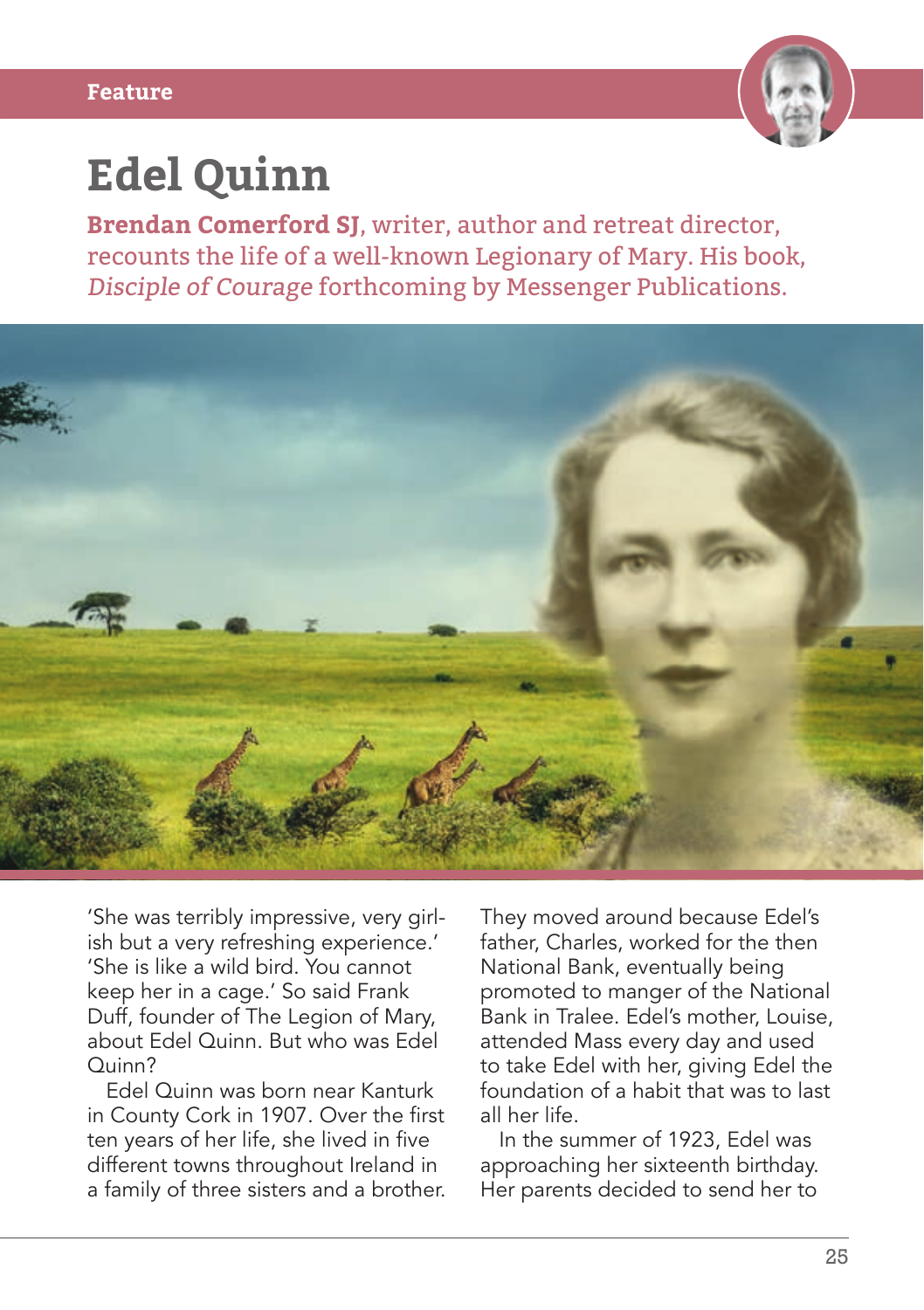## **Feature**

## **A few years later, Frank Duff asked Edel if she would like to go to South Africa to establish the Legion there. Edel was enthusiastic about this idea.**

a finishing school for the last two years of her secondary education. She was enrolled as a pupil in Upton Hall, Cheshire, under the care of the Faithful Companions of Jesus. Edel was a keen hockey and tennis player, enjoying her time at Upton Hall.

Suddenly, all was to change. Edel's father could no longer afford to keep her at Upton Hall.

His hobby of betting on horse-races had become a compulsion. Mr Quinn had been using bank money for gambling. He was to lose his job as bank manager and was appointed to the bank's head office in College Green, Dublin as a simple 'ledger clerk', one of the lowliest posts in the banking hierarchy. The family had to move again – this time to live in a second floor flat in Monkstown, Dublin.

It was essential that Edel get a job as soon as possible and contribute to the family finances. She went to commercial college, qualifying as a shorthand-typist, and secured a job with the Chagney Tile Company in Dublin. There Edel met a young Frenchman, Pierre Landrin. Though Pierre and Edel formed part of the same set – meeting together, playing tennis together, dancing together – Pierre did not know of Edel's intense prayer life or that she felt drawn to the life of a contemplative nun and was planning one day to enter the

Poor Clares.

Pierre proposed to Edel but she told him that she was promised to someone else – Jesus.

A friend of Edel's, Mona Tierney, told her about the Legion of Mary, which had been founded in Dublin in 1921. Edel went along to a meeting of the Legion at 6 Gardiner Place. She was immediately accepted as a member of the Legion. After work, in the evenings, Mona and Edel would visit the poor living around Mountjoy Square and the neighbouring streets.

People began to notice how the Legion was taking over more and more of Edel's life. Frank Duff asked Edel if she would be willing to take the position of president of a Praesidium (a basic unit or parochial branch) of the Legion. Edel worked at the Sancta Maria Hostel in Harcourt Street where street girls could be housed and given a chance to rehabilitate themselves.

At this stage, Edel's colour was poor and she was coughing a lot. She was losing weight. She had no idea that her lungs were already infected by tuberculosis. This necessitated her staying in a sanatorium in the foothills of the Wicklow mountains from February 1932. Sometime before Christmas, Edel decided to leave the sanatorium.

A few years later, Frank Duff asked Edel if she would like to go to Africa to establish the Legion there. Edel